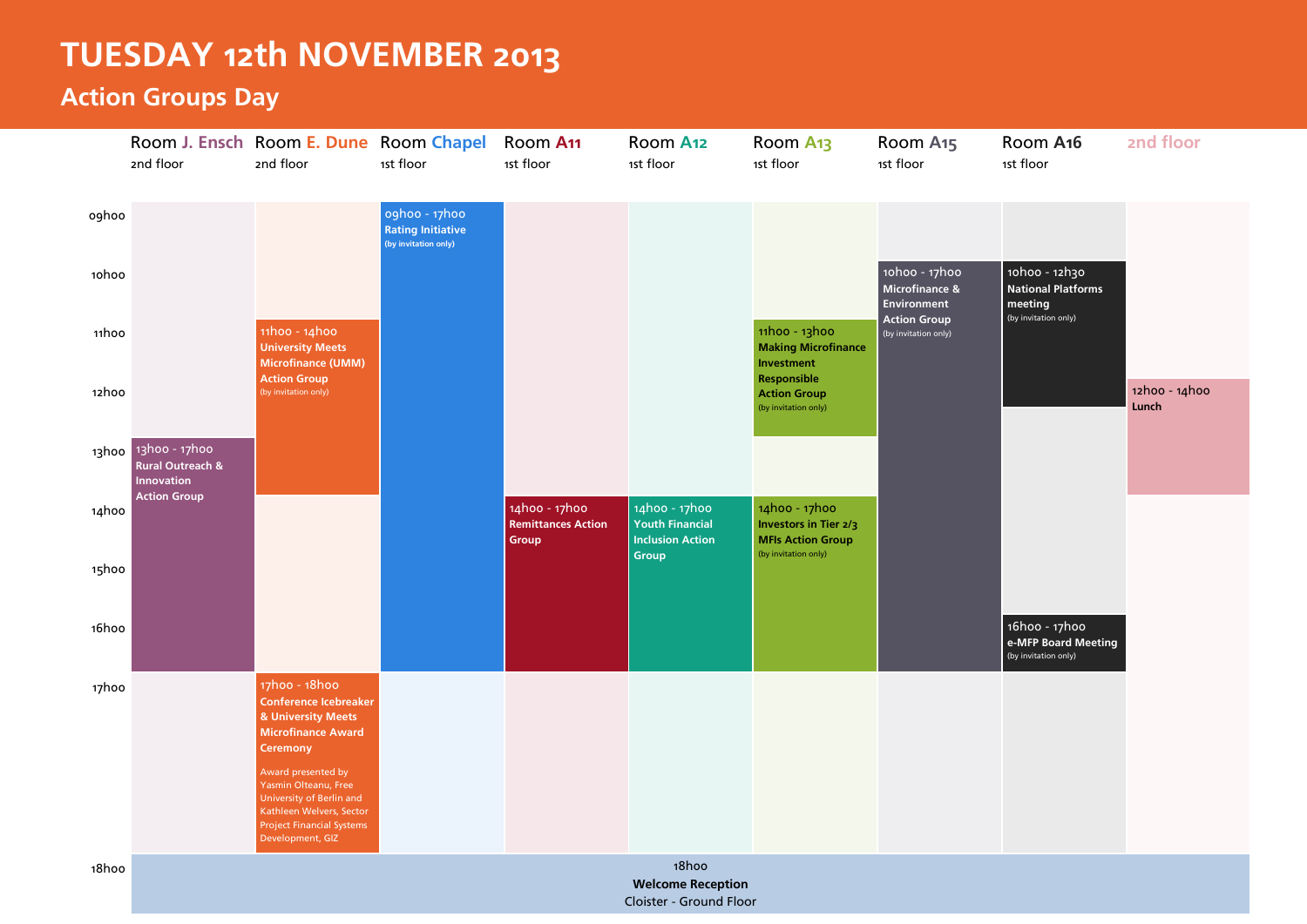## **WEDNESDAY 13th NOVEMBER 2013**

|       | Room J. Ensch                                                                                                                                                                                                                                                                                                 | Room E. Dune                                                                                                                                                                                                                                   |  |  |  |
|-------|---------------------------------------------------------------------------------------------------------------------------------------------------------------------------------------------------------------------------------------------------------------------------------------------------------------|------------------------------------------------------------------------------------------------------------------------------------------------------------------------------------------------------------------------------------------------|--|--|--|
|       | 2nd floor                                                                                                                                                                                                                                                                                                     | 2nd floor                                                                                                                                                                                                                                      |  |  |  |
| 10hoo | oghoo oghoo - 10h30<br>Opening remarks by Her Royal Highness The Grand Duchess of Luxembourg<br>The goal of microfinance: Lifting the poor out of poverty or financial access for all?<br>Marc Bichler, UNCDF / e-MFP<br>M:<br>Michael Chu, Harvard Business School & IGNIA Fund<br>S:<br>Aris Alip, CARD MRI |                                                                                                                                                                                                                                                |  |  |  |
|       |                                                                                                                                                                                                                                                                                                               |                                                                                                                                                                                                                                                |  |  |  |
|       | 10h30 - 11h00 Coffee break and Plaza - Room Nic Klecker - 2nd floor                                                                                                                                                                                                                                           |                                                                                                                                                                                                                                                |  |  |  |
|       | 11h00 11h00 - 12h30<br>Microfinance institutions linking remittances to development                                                                                                                                                                                                                           |                                                                                                                                                                                                                                                |  |  |  |
| 12hoo | M:<br>David Quien, ADA<br>Adama Ba, MFI Pamecas<br>-S:<br>Ibrahima Koita, MFI Camide<br>Pedro de Vasconcelos, IFAD<br>Gera Voorrips, PhB Development                                                                                                                                                          |                                                                                                                                                                                                                                                |  |  |  |
|       | 12h30 - 14h00 Networking lunch and Plaza - Room Nic Klecker - 2nd floor                                                                                                                                                                                                                                       |                                                                                                                                                                                                                                                |  |  |  |
|       | 14h00 14h00 - 15h30<br><b>Green strategies for MFIs</b><br>Sebastian Groh, MicroEnergy International<br>M:<br>Geert Jan Schuite, Enclude BV<br>Carola Menzel, Frankfurt School of Finance & Management                                                                                                        | 14h00 - 15h30<br>Microfinance going cashless powered by mobile banking: Results and lessons learned by MFIs<br>Philippe Breul, PhB Development<br>M:<br>S:<br>Bram Peters, Bank South Pacific<br>Bart van Eyk, Musoni                          |  |  |  |
| 15hoo | Carlos Márquez, Fondesurco<br>José Manuel González Mendoza, Te Creemos                                                                                                                                                                                                                                        | François Coupienne, UNCDF                                                                                                                                                                                                                      |  |  |  |
|       | 15h30 - 16h00 Coffee break and Plaza - Room Nic Klecker - 2nd floor                                                                                                                                                                                                                                           |                                                                                                                                                                                                                                                |  |  |  |
|       |                                                                                                                                                                                                                                                                                                               |                                                                                                                                                                                                                                                |  |  |  |
|       | 16h00 16h00 - 17h30<br>First African Microfinance Week 2013 - Regulation of the African microfinance sector: 20 years on from a<br>practitioner's perspective<br>Luc Vandeweerd, ADA<br>M:                                                                                                                    | 16hoo - 17h30<br>Green microfinance - The investors' perspective<br>M:<br>Noara Kebir, MicroEnergy International<br>$S_{1}$<br>Susanne Dorasil, German Federal Ministry for Economic Cooperation and Development (BMZ)<br>Carla Palomares, ADA |  |  |  |
| 17hoo | Ousmane Thiongane, AFMIN<br>Alou Sidibé, Kafo Jiginew<br>René Azokli, PAMIGA                                                                                                                                                                                                                                  | Green Growth Fund (tbc)<br>Dominic Hereth, Finance in Motion                                                                                                                                                                                   |  |  |  |
| 18hoo | 17h30 - 19h00<br>Recognizing unsustainable markets: Towards a common framework<br>Xavier Mommens, EIB<br>M:<br>Marc Labie, CERMi<br>Solène Morvant, University of Fribourg<br>Narasimhan Srinivasan, Independent expert and advisor, Development Finance<br>Emmanuelle Javoy, Planet Rating                   |                                                                                                                                                                                                                                                |  |  |  |
| 19hoo | 19hoo Bus transfer to the Centre Culturel Schéiss                                                                                                                                                                                                                                                             |                                                                                                                                                                                                                                                |  |  |  |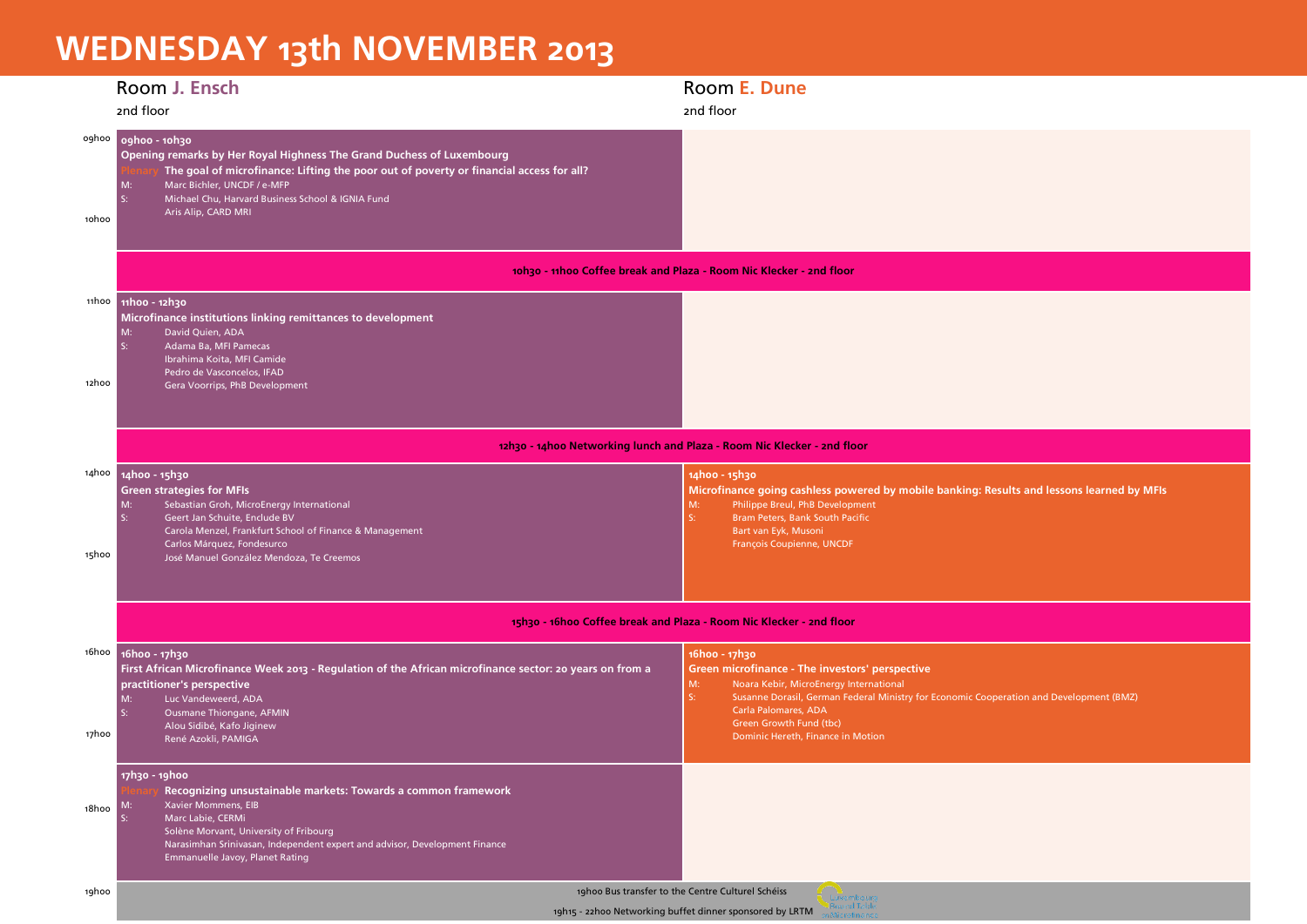|                | <b>Room Chapel</b><br>1st floor                                                                                                                                                                                                                                                                                                        | Room A <sub>11</sub><br>1st floor                                                                                                                                                                                                                       | Room A <sub>13</sub><br>1st floor                                                                                                                                                                                                                                                                          |
|----------------|----------------------------------------------------------------------------------------------------------------------------------------------------------------------------------------------------------------------------------------------------------------------------------------------------------------------------------------|---------------------------------------------------------------------------------------------------------------------------------------------------------------------------------------------------------------------------------------------------------|------------------------------------------------------------------------------------------------------------------------------------------------------------------------------------------------------------------------------------------------------------------------------------------------------------|
| oghoo          |                                                                                                                                                                                                                                                                                                                                        |                                                                                                                                                                                                                                                         |                                                                                                                                                                                                                                                                                                            |
| 10h00          |                                                                                                                                                                                                                                                                                                                                        |                                                                                                                                                                                                                                                         |                                                                                                                                                                                                                                                                                                            |
|                |                                                                                                                                                                                                                                                                                                                                        | 10h30 - 11h00 Coffee break and Plaza - Room Nic Klecker - 2nd floor                                                                                                                                                                                     |                                                                                                                                                                                                                                                                                                            |
|                | 11h00 11h00 - 12h30<br>Raising the bar in microfinance risk management: Evaluating the past<br>and creating new visions for the future                                                                                                                                                                                                 | 11h00 - 12h30<br><b>Cross-border funding landscape: Trends &amp; perspectives</b><br>Antonique Koning, CGAP<br>M:                                                                                                                                       | 11h00 - 12h30<br><b>Agricultural microfinance for smallholder farmers</b><br>e-MFP University Meets Microfinance Action Group                                                                                                                                                                              |
| 12hoo          | Kevin Fryatt, MFX Solutions<br>M:<br>iç-<br>Marnix Mulder, Triple Jump<br>Ligia Castro-Monge, Microfinance and Risk Consultant<br>Lynn Exton, Global Risk Consultant                                                                                                                                                                   | S:<br><b>Estelle Lahaye, CGAP</b><br><b>Edvardas Bumsteinas, EIB</b><br>Henri Dommel, UNCDF<br>Marjolaine Chaintreau, Citi                                                                                                                              | M:<br>Sven Volland, PlaNet Finance<br>St.<br>Daniela Röttger, University of Duisburg-Essen / Consultant for DEG-<br>German Investment and Development Corporation<br>Philippe Guichandut, Grameen Crédit Agricole Microfinance Foundation<br>Lisa Peterlechner, GIZ<br>Patrick van Damme, Ghent University |
| 12h30          |                                                                                                                                                                                                                                                                                                                                        | 12h30 - 14h00 Networking lunch and Plaza - Room Nic Klecker - 2nd floor                                                                                                                                                                                 |                                                                                                                                                                                                                                                                                                            |
| 14hoo<br>15hoo | 14hoo - 15h30<br>Which strategy for financial inclusion in the MENA region after the<br><b>Arab spring</b><br>Magalie Durdux, ADA<br>M:<br>Flavia Palanza, EIB (FEMIP)<br>Mahmoud Montacer Mansour, Tunisian Ministry of Finance<br>Nadine Chehade, Sanabel / CGAP<br>Abdelkarim Farah, Fonds Jaïda<br>Jean-Hugues de Font-Réaulx, AFD | 14h00 - 15h30<br>Second and third tier MFIs: Where do we stand?<br>M:<br>Kaspar Wansleben, LMDF<br>S:<br>Philippe Guichandut, Grameen Crédit Agricole Microfinance Foundation<br>Sebastian von Stauffenberg, MicroRate<br>Anne-Sophie Bougouin, Fefisol |                                                                                                                                                                                                                                                                                                            |
|                |                                                                                                                                                                                                                                                                                                                                        | 15h30 - 16h00 Coffee break and Plaza - Room Nic Klecker - 2nd floor                                                                                                                                                                                     |                                                                                                                                                                                                                                                                                                            |
| 16hoo<br>17hoo | 16hoo - 17h30<br>National Microfinance Platforms - Role of subsidies: How should<br>subsidies be used in microfinance and how not?<br>M:<br>Josien Sluijs, NpM<br>S:<br>Delphin Ngamije, MFI Duterimbere<br>Marek Hudon, CERMi / ULB                                                                                                   | 16hoo - 17h30<br>Governance in microfinance: Challenges and lessons learned<br>M:<br>Bob Bragar, Strategies for Impact Investors<br>S:<br>Matthias Adler, KfW<br>Tamar Lebanidze, JSC Constanta<br>Narasimhan Srinivasan, Equitas Microfinance          | 16hoo - 17h30<br>New models and experiences for linking informal savings groups to<br>formal financial services<br>M:<br><b>Bernard Ornilla, Alterfin</b><br>St.<br>Claire Ozanne, PAMIGA<br>Charles Thaddaeus Bukenya, CWM                                                                                |
|                | Emmanuel Moyart, ACP / EU Microfinance<br>Marnix Mulder, Triple Jump                                                                                                                                                                                                                                                                   |                                                                                                                                                                                                                                                         | <b>Birgit Galemann, IFD</b><br>Maude Massu, CARE International UK                                                                                                                                                                                                                                          |
| 18hoo          |                                                                                                                                                                                                                                                                                                                                        |                                                                                                                                                                                                                                                         |                                                                                                                                                                                                                                                                                                            |
|                |                                                                                                                                                                                                                                                                                                                                        |                                                                                                                                                                                                                                                         |                                                                                                                                                                                                                                                                                                            |
| 19hoo          |                                                                                                                                                                                                                                                                                                                                        | 19hoo Bus transfer to the Centre Culturel Schéiss<br>Luxembourg<br>ound Table<br>19h15 - 22hoo Networking buffet dinner sponsored by LRTM                                                                                                               |                                                                                                                                                                                                                                                                                                            |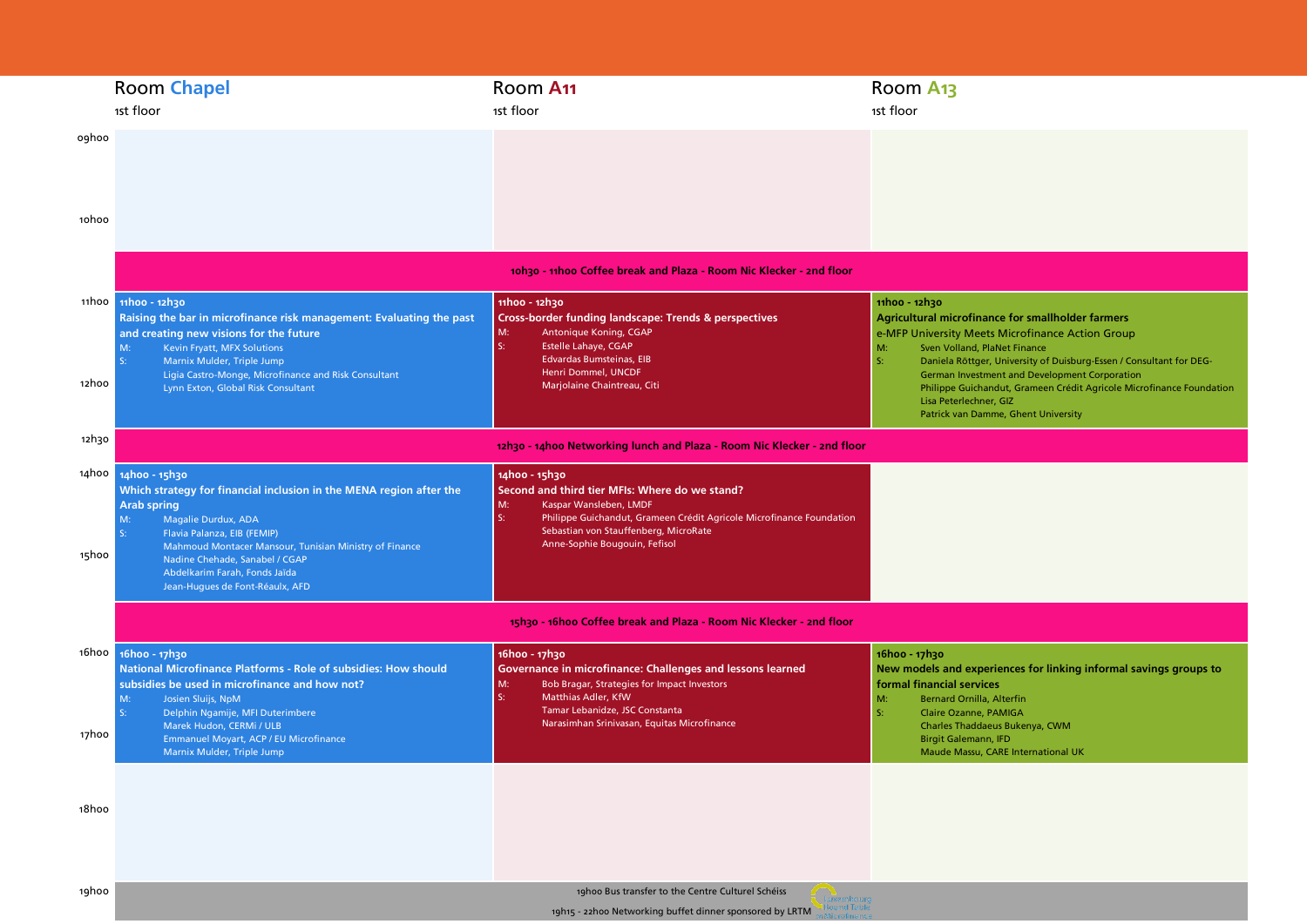## **THURSDAY 14th NOVEMBER 2013**

|       | Room J. Ensch                                                                                                                                                                                                                                                          | Room E. Dune                                                                                                                                                                                                                               | <b>Room Chapel</b>                                                                                                                                                                                                                                                                                                                      |  |  |
|-------|------------------------------------------------------------------------------------------------------------------------------------------------------------------------------------------------------------------------------------------------------------------------|--------------------------------------------------------------------------------------------------------------------------------------------------------------------------------------------------------------------------------------------|-----------------------------------------------------------------------------------------------------------------------------------------------------------------------------------------------------------------------------------------------------------------------------------------------------------------------------------------|--|--|
|       | 2nd floor                                                                                                                                                                                                                                                              | 2nd floor                                                                                                                                                                                                                                  | 1st floor                                                                                                                                                                                                                                                                                                                               |  |  |
| o8h3o |                                                                                                                                                                                                                                                                        | 08h30 - 09h45<br>General Meeting of Members of the European Microfinance Platform<br>with breakfast                                                                                                                                        |                                                                                                                                                                                                                                                                                                                                         |  |  |
| oghoo |                                                                                                                                                                                                                                                                        |                                                                                                                                                                                                                                            |                                                                                                                                                                                                                                                                                                                                         |  |  |
| 10h00 | ogh45 - 11hoo<br>Financing non-integrated value chains: challenges and solutions<br>M:<br>Bernard Ornilla, Alterfin<br>Delphin Ngamije, MFI Duterimbere<br>Renan Márquez, MFI CACIL<br>Diedericks Eliezer Gadea Rivera, MFI Aldea Global                               | 09h45 - 11h00<br><b>Speakers' Corner</b><br>Convergences<br>Moody's<br><b>Russian Microfinance Center</b><br>e-MFP Microfinance and Environment Action Group<br><b>UMM</b>                                                                 | ogh45 - 11hoo<br>Responsible microfinance: Where do we stand?<br>M:<br>Jürgen Hammer, Grameen Crédit Agricole Microfinance Foundation<br>S:<br>Laura Foose, Social Performance Task Force<br>Lucia Spaggiari, MicroFinanza Rating<br>Isabelle Barrès, SMART Campaign<br><b>Emilie Goodall, PIIF</b><br>Chuck Waterfield, MFTransparency |  |  |
| 11hoo | 11hoo - 11h15 Coffee break and Plaza - Room Nic Klecker - 2nd floor                                                                                                                                                                                                    |                                                                                                                                                                                                                                            |                                                                                                                                                                                                                                                                                                                                         |  |  |
| 12hoo | 11h15 - 12h30<br>Solutions based on listening to clients<br>Yekbun Gürgöz, Frankfurt School of Finance & Management<br>M:<br>Anna Gincherman, Women's World Banking<br>S:<br>Manuel Olago, Fundación delamujer<br>Maria A. May, BRAC                                   | 11h15 - 12h30<br>Microfinance and the MDGs - beyond 2015<br>M:<br>Maria Largey, CDC Group plc<br>S:<br>Maude Massu, CARE International UK<br>Mathilde Bouyé, French Ministry of Foreign Affairs<br>Isabelle Barrès, SMART Campaign         | 11h15-12h30<br>Responsible microfinance: Implementation on the ground<br>M:<br>Cécile Lapenu, Cerise / e-MFP<br>$S_{1}$<br>Aida Gueye, Oikocredit<br>Jody Rasch, Moody's<br>Wilson Twamuhabwa, MFI Ugafode<br>Delphin Ngamije, MFI Duterimbere                                                                                          |  |  |
| 12h30 |                                                                                                                                                                                                                                                                        | 12h30 - 14h00 Networking lunch and Plaza - Room Nic Klecker - 2nd floor                                                                                                                                                                    |                                                                                                                                                                                                                                                                                                                                         |  |  |
|       | 14h00 14h00 - 15h30<br><b>Microfinance and housing</b><br>M:<br>Daniel Rozas, e-MFP<br>Patrick McAllister, Habitat for Humanity International<br>Renan Márquez, MFI CACIL<br>Wilson Twamuhabwa, MFI Ugafode<br>Suresh Krishna, Grameen Financial Services Private Ltd. | 14h00 - 15h30<br>The role of financial market infrastructure in building faster financial<br><b>inclusion</b><br>M:<br>Minh Huy Lai, CGAP<br>$S_{2}$<br>Fabrizio Fraboni, IFC<br><b>Blaine Stephens, MIX</b><br>Sachin S Vankalas, LuxFLAG | 14h00 - 15h30<br>The due diligence process: A key process in assessing the sustainability<br>of an institution, main challenges and opportunities<br>M:<br>Raphael Betti, EIF<br>$S_{1}$<br>Riccardo Aguglia, EIF<br>Georgi Breskovski, Mikrofond AD<br>Aldo Moauro, MicroFinanza Rating                                                |  |  |
| 15hoo |                                                                                                                                                                                                                                                                        |                                                                                                                                                                                                                                            | Tatyana Dolgaya, BFC Consulting                                                                                                                                                                                                                                                                                                         |  |  |
| 16hoo | 15h30 - 16h15<br><b>Keeping the Edge</b><br>Sam Mendelson, Arc Finance<br>Diana Deszo, SEEP                                                                                                                                                                            |                                                                                                                                                                                                                                            |                                                                                                                                                                                                                                                                                                                                         |  |  |
|       | 16h15 Closing drink - 2nd floor                                                                                                                                                                                                                                        |                                                                                                                                                                                                                                            |                                                                                                                                                                                                                                                                                                                                         |  |  |